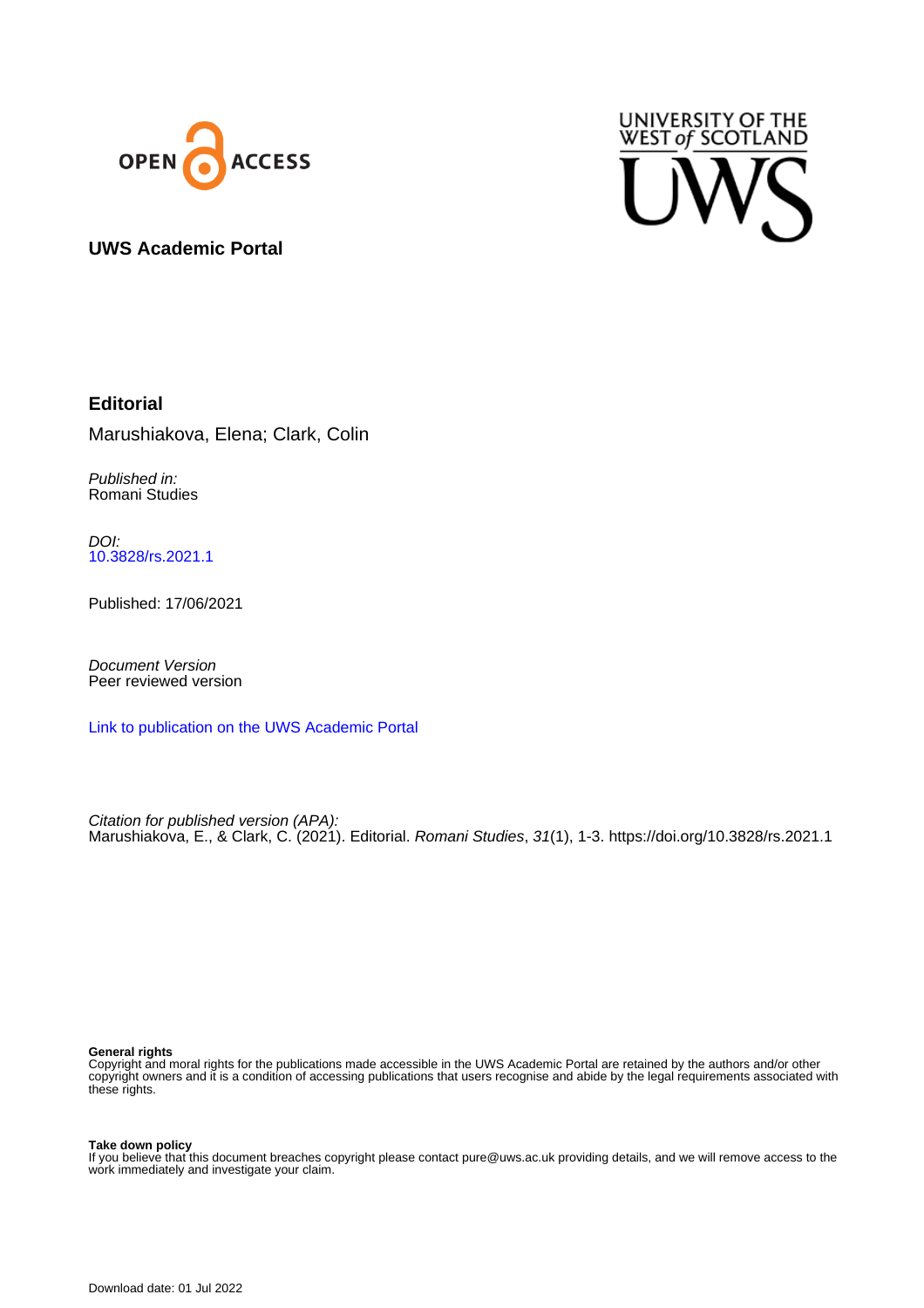# **Editorial**

### elena marushiakova and colin clark

Founded in 1888, the Journal of the Gypsy Lore Society was published in four series up to 1982. In 2000, the journal became *Romani Studies*. During the years of its existence the journal has seen a number of changes and challenges, including improving its day-to-day operational management and increasing the academic quality of published papers. The year of 2020 was crucial for the journal as its procedures and policies were updated in collaboration with our publisher, Liverpool University Press. In addition, the peer review system and workflow were refined and the guidelines for contributors were updated. Such routine updates and improvements to the operation of the journal are part of a regular process, of course, but the beginning of 2021 has witnessed other significant transformations in the journal, including reviewing its underlying purpose, mission, and vision.

It is here we need to say a few brief words about the fundamental changes that have occurred in our broad research field over the last quarter of a century. These academic, societal, and industry shifts have made these changes necessary. The changes are indeed vast and substantial, so their description could not be exhaustively presented in a concise editorial such as this, but we will still try to highlight and summarize the most important aspects to consider.

One of the main developments is the sheer growth of academic research and publications in our main field of research. On the whole, for more than 130 years of Gypsy Lore Society history, there has been no other time period where we have witnessed such increased public interest in Roma issues. During the last few decades, such issues continue to be at the forefront of public awareness, especially with new challenges facing Europe and in connection with the COVID-19-crisis. Indeed, the time of Romani studies being a relatively small scholarly community is now over and it is a

*Romani Studies* 5, Vol. 31, No. 1 (2021), 1–3 issn 1528-0748 (print) 1757-2274 (online) doi: https://doi.org/10.3828/rs.2021.1

Elena Marushiakova is Principal Investigator of the European Research Council Advanced Grant project RomaInterbellum at the School of History, University of St Andrews, St Katharine's Lodge, The Scores 14, St Andrews, Fife KY16 9AR, Scotland, UK. Email: emp9@ st-andrews.ac.uk

Colin Clark is Professor of Sociology and Social Policy, School of Education and Social Sciences, Elles Building East (L119), University of the West of Scotland, High Street, Paisley, Scotland, PA1 2BE. Email: Colin.Clark@uws.ac.uk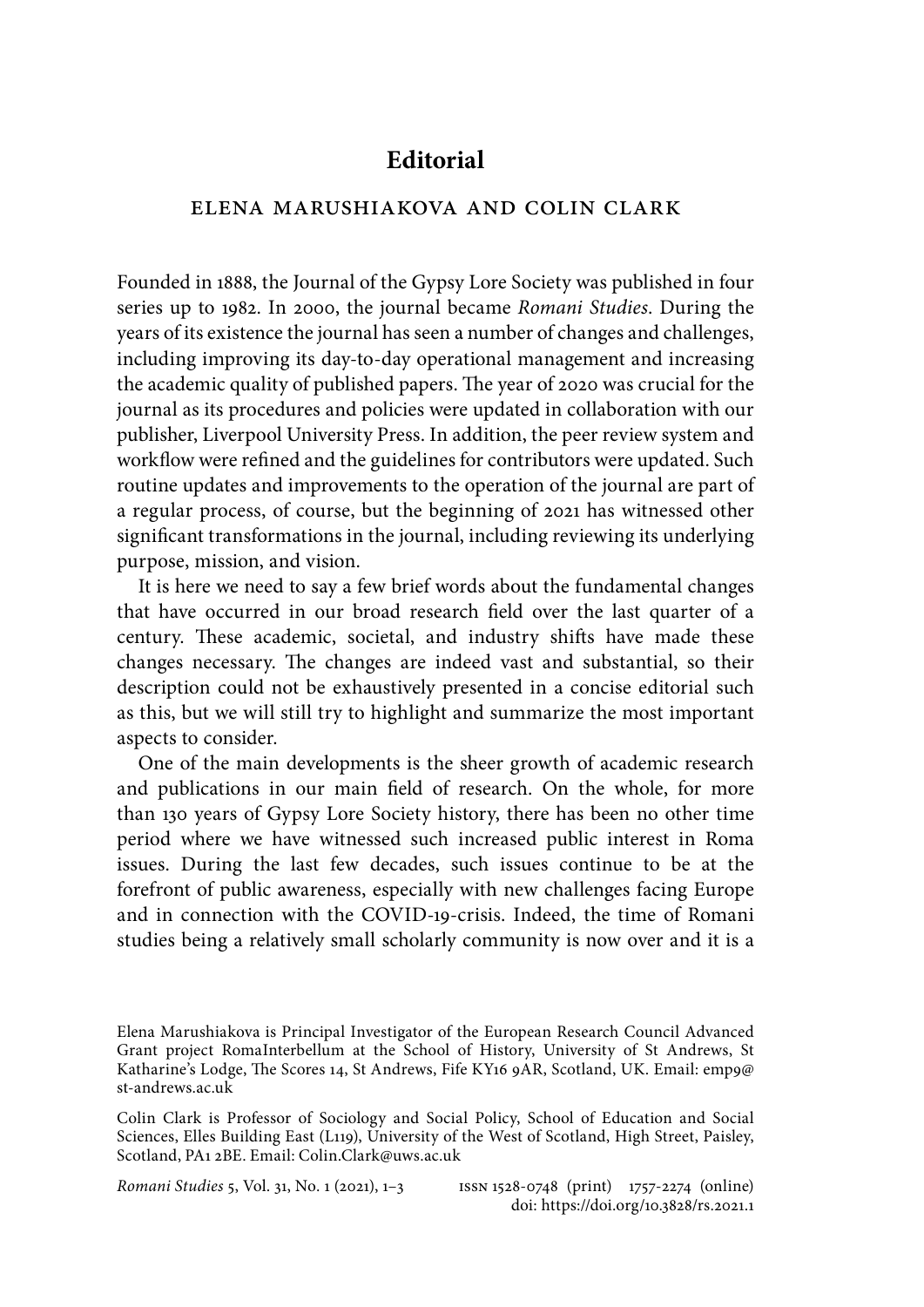challenging enterprise to keep up with the research being undertaken and all the papers now being published.

The second transformation that has occurred in recent years is the significant extension of academic disciplines that direct their research interest to communities that have been united under the general label "Gypsies" in the past. For a long time, these studies have been limited mainly to the classical triad of "history, language, and traditions" (with some exceptions). As things stand today, it is difficult to fully present all of the disciplines, sub-disciplines, and interdisciplinary fields in which researchers work as neatly falling under the banner of "Romani studies."

For these connected reasons, another major challenge faced by researchers today is how to achieve coherence and a common language between these diverse disciplines. The presence of a common community or population of study is not sufficient for the automatic achievement of this goal if there is an absence of contrasting and comparing the results obtained with the methods of the various disciplines. Indeed, a central concern of Romani studies is to enable researchers representing different disciplines and methodological approaches to present and discuss their research results. What is needed, however, is further discussions and an exchange of knowledge to achieve some degree of mutual understanding. This is why we envisage introducing a new rubric in the journal, namely space for "discussion articles" and also "review articles" where such exchanges can take place. One of the important changes introduced in 2020 is the inclusion of guest-edited thematic or "special issues" of the journal, that allow for in-depth, multi-sided, and multidisciplinary exploration of a topic via a range of different authors and papers. We also intend to revive, subject to high quality papers being submitted, the ethnographical, anthropological, and humanities study of tradition, customs, and folklore. The long-term aim is to achieve a higher degree of intellectual cohesion and coherence in our field of studies.

We are also acutely aware that *Romani Studies* no longer stands alone. The time has now long passed where one journal can hope to cover all areas of research in a growing field of study. We warmly welcome the creation of new journals in our shared field of research and hope to cooperate moving forwards. Equally, it is important for each journal to have its own profile, identity, and coverage. *Romani Studies* intends to continue with its main focus the many different communities which, regardless of their origins and self-appellations in various languages, in the past have been referred to in English as "Gypsies." These communities include the descendants of migrants from the Indian subcontinent which have been considered as falling into three large subdivisions, Dom, Lom, and Rom. The field has also included communities of other origins which practice, or in the past have practiced, a